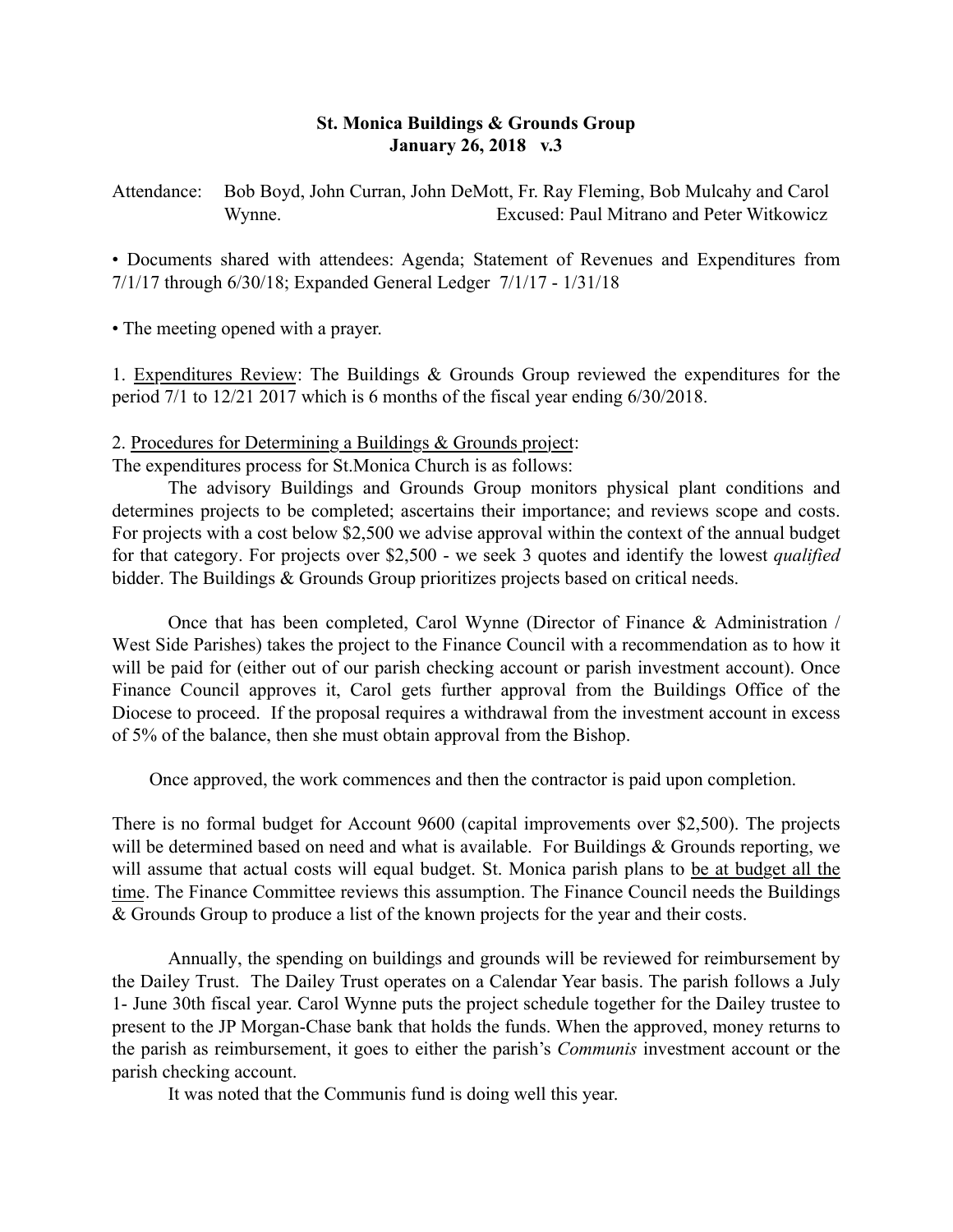### 3. Recently-Completed Projects:

- Masonry repair projects including loose upper level bricks and blocks: Cost \$1,550. (Genesee Buildings Preservation)
- Tree-trimming on parish campus: completed. Cost \$2,295. (Montalbano)
- School building pest control: completed with good results Cost: \$4,500 (Diamond)
- New snow blower purchased : cost: \$1,424. (Wehner)
- Church lighting: the burned-out incandescent lamps have been replaced. (Lauterborn)
- 4. Projects Needing Attention this fiscal year: (refer to attachment showing windows)

## A. Addressing 10 (ten) poor-condition stained glass vent windows in the church:

Pike Stained Glass Studios determined the binding was due to rusting lower window frames. The rusting was due to masonry needing repair.

Completing this project requires:

- a) Fixing metal frames around windows; Projected cost: \$16,125. (Peter Trieb)
- b) Stained glass vent windows repair : \$2,400. (Pike Studios)

c) Repairing masonry surrounding window frames: \$5,325 (Genesee Bldg. Restoration)

Total cost for ten windows: \$23,850. *(do remaining windows at a later time)*

# Decision: Based on current favorable parish finances, repair the TEN windows needing attention at this time.

Note: These repair processes will involve temporary installation of plywood panels over the lower vent windows. Start during April-May of this current fiscal year after receiving Finance Council and DOR approvals.

## B. Re-Lamping the Church:

The incandescent lighting system involving 32 light fixtures installed at the time of the church renovation has been costly due to frequent and extensive bulb failures. Replacements cost about \$2,000 per year. New advances and cost reduction in energy efficient LED lighting technology raise the question whether it is time to update the lighting fixtures. This problem affects Emmanuel Church of the Deaf members especially. Adequate lighting was an essential component of our renovation goal to be 'welcoming & accessible' for all.

## Resolved: Replace 32 current incandescent lighting fixtures using LED technology

a) Discuss this concern with Sean Moran (Diocese of Rochester).

b) Hire services of a lighting engineer who will design system and list specifications.

c) Get three price quotes based on same number of fixtures & same lighting level when finished

d) Follow parish and diocesan approval processes.

## C. School Building Radiator Issues:

The school radiator system is 70 years old. There are individual radiator leaks plus varying heat output per unit. The school has 3 heating zones. Must address a) heat traps and b) thermostats.